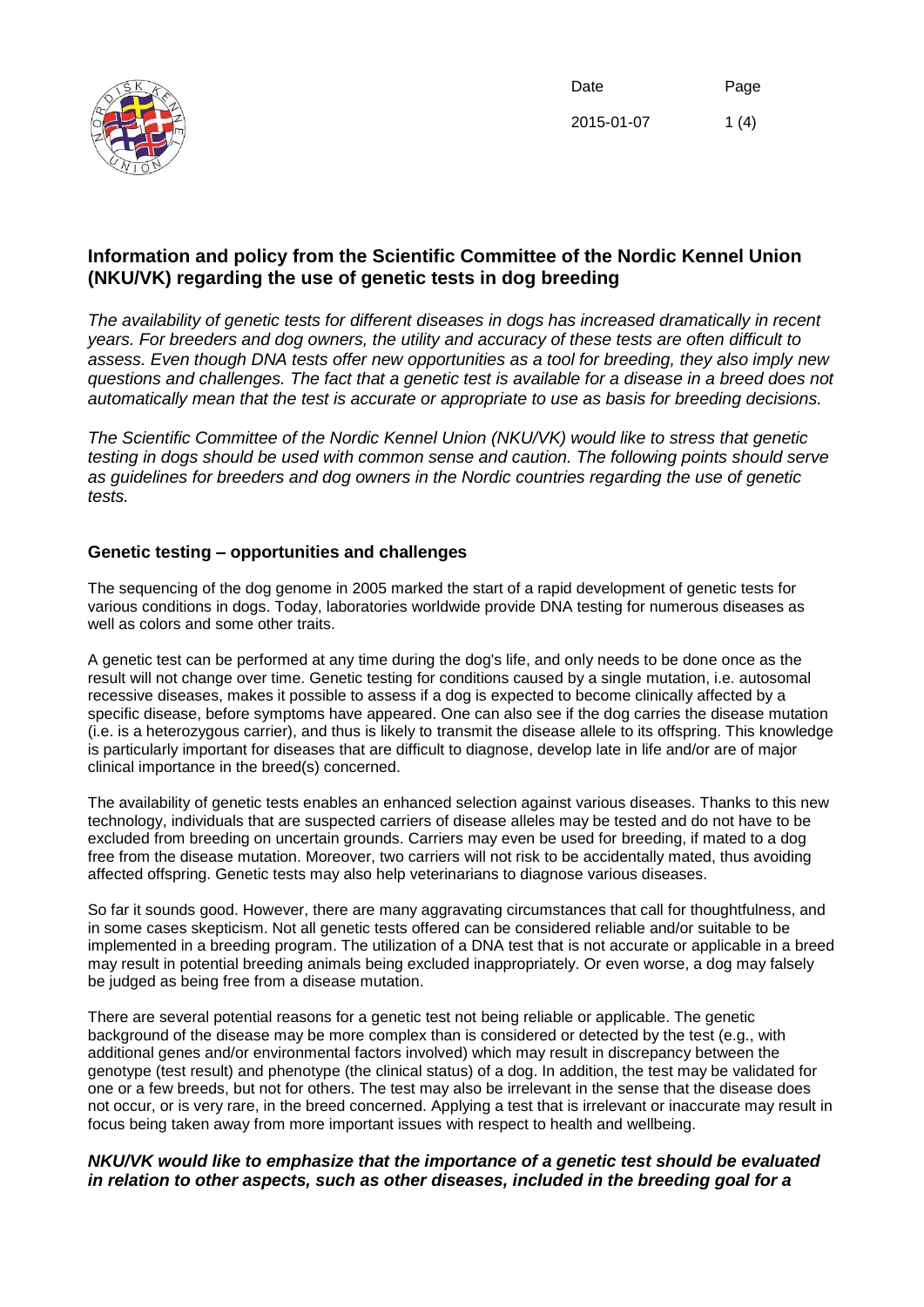

Date 2015-01-07 Page 2 (4)

*specific breed. Otherwise, there is a risk of too much focus on conditions that are easy to "measure" and record. It is therefore of great significance that the overall breeding strategy of each breed clearly states what priorities should be made in breeding, with respect to all traits included in the breeding goal. The dogs' overall health status and long-term sustainability with respect to genetic variation are important components in this prioritization.*

# **Not the answer to everything**

For many hereditary diseases, the same or similar clinical symptoms may be caused by diverse mutations. In other words, the genetic background to what would normally be considered the same disease may differ. This could occur within a breed or across different breeds. For example, there may be genetic differences between populations of the same breed in different countries.

Molecular genetic studies of various diseases in dogs typically focus on one or a few breeds. When the finding of a mutation is to be implemented to other breeds than those included in the original study, the results are often disappointing. The mutation that causes a particular disease in one breed does not necessarily have the same effect in another breed. For example, the eye disease progressive retinal atrophy (PRA) is a collective term for various forms of atrophy of the retina, caused by diverse mutations. In some breeds, e.g. the Golden Retriever, several forms of PRA are prevalent within the same population. It could be, e.g., that a dog free from one PRA mutation is a carrier of or affected by another form of PRA.

Validation of genetic tests is a complex task. Not only owners and breeders, but also breeding officials and professionals, may have difficulties to find and interpret scientific information needed to assess whether a test can be considered reliable and useful or not. There are currently no regulations to stop laboratories from marketing tests with little or no evidence of efficacy or accuracy. In many cases, more and better information from the suppliers of tests is needed, and should be demanded. Moreover, the international dog community should make additional efforts to support dog breeders and owners in this regard.

*NKU/VK would like to stress that a dog showing clinical symptoms of a serious disease should not be used for breeding, regardless of the genetic test result. The dog's clinical health status is in that sense always superior to the genetic status.*

## *Moreover, NKU/VK sees a need for further efforts from the international dog community to support dog breeders and owners with respect to validation and guidance on the use of genetic tests.*

### **The inheritance may be unclear**

Many of the genetic tests offered are for diseases inherited in a simple autosomal recessive way. This means that the disease is caused by a single mutation, that in a homozygous genotype (when inherited from both parents) will cause clinical symptoms of the disease. Genetic tests for autosomal recessive conditions will classify dogs as free, carriers or affected. A dog classified as free did not inherit the disease causing mutation from either parent. Hence, it will not be affected by this particular mutation and there is no risk of passing on the mutation to its offspring. A carrier dog has inherited the mutation from one of its parents, i.e. is heterozygous for the mutation. This dog will not itself be clinically affected but may pass on the mutation to its offspring. A genetically affected dog is homozygous for the mutation and will most likely develop clinical symptoms of the disease over time.

Thanks to DNA tests for autosomal recessive conditions it is possible to use carrier dogs in breeding, provided that they are mated to a dog free from the mutation. This, of course, requires that the test is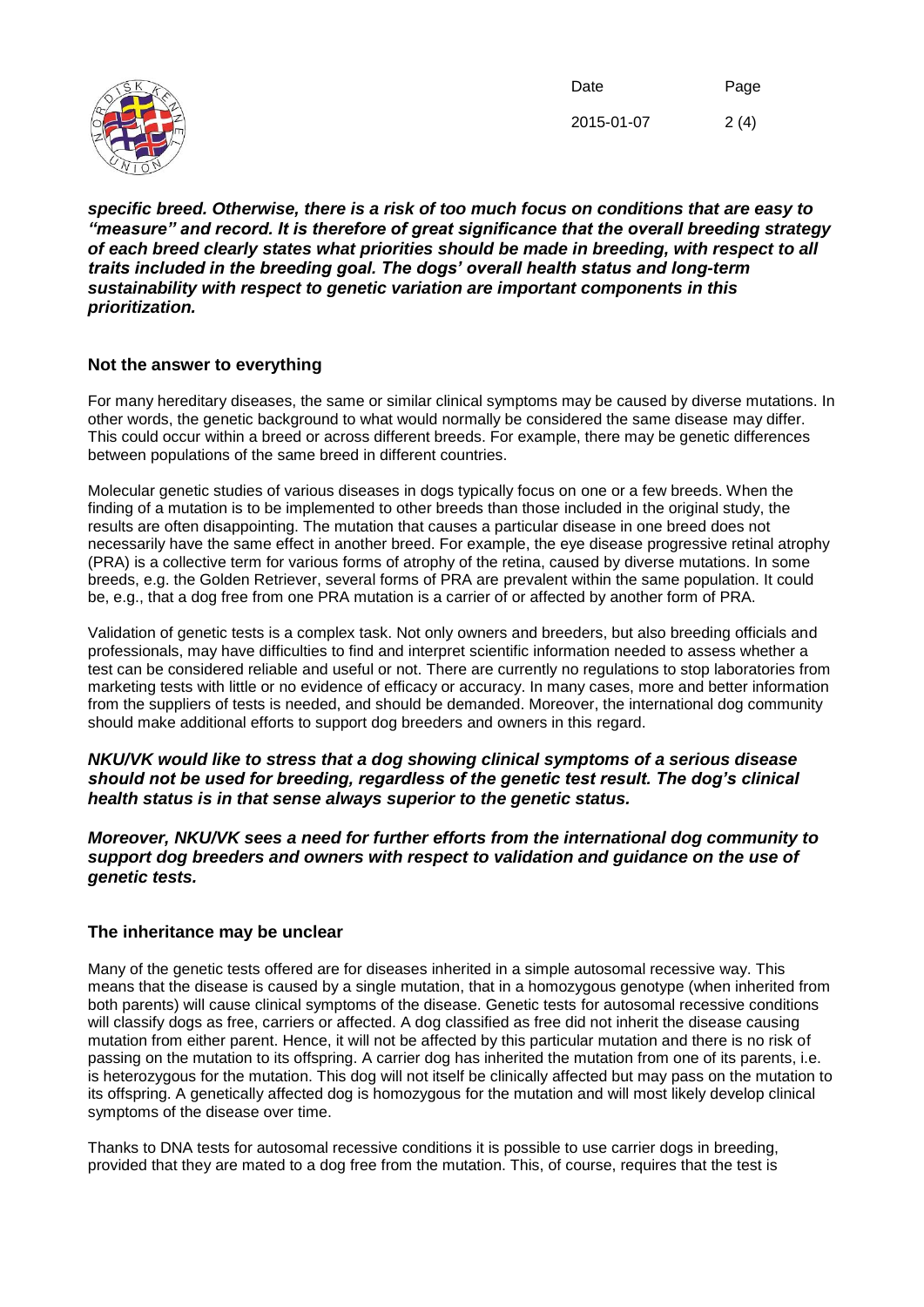

Date 2015-01-07 Page 3 (4)

validated and accurate. To decrease the prevalence of the mutation over time, carrier dogs should be used cautiously in breeding.

Nevertheless, many of the most prevalent diseases in dogs have a more complex genetic background, being influenced by several genes as well as environmental effects. For these diseases the genetic background is not fully understood. Even though one or several mutation(s) with a large effect on a complex disease may be found, there are also other modifying genes and/or environmental factors that influence the phenotype. This makes it more complicated to provide and interpret genetic tests for quantitative diseases.

Where a test exists for a complex trait, the mutation (or mutations) tested for may imply an increased risk for a specific condition; however, it is often unclear how high the risk of clinical disease is. Far from all genetically-affected dogs will develop clinical symptoms. Moreover, the test does not provide information on what other genetic risk factors the dog may carry, or to what extent also environmental factors influence the phenotype.

For some of the genetic tests based on mutations influencing a quantitative disease, or a disease with undefined inheritance, the so-called penetrance is only 2-5%. This implies that a dog with the specific mutation has only a 2-5% risk of showing clinical symptoms of the disease.

In some cases, diseases that were initially thought to be inherited in a simple autosomal recessive manner have been shown to have a more complex genetic background.

As a breeder or a dog owner it can be difficult to find information on the inheritance of a specific disease or to assess whether a genetic test is sufficiently validated or not. Information on the laboratory webpage may give some guidance. If the inheritance is described as showing incomplete penetrance, or the test result for genetically affected dogs is said to imply an increased risk of disease, caution is indicated and further investigation, before using the test, is recommended.

An obvious risk with genetic tests for diseases where the inheritance is not yet completely understood is that potential breeding animals are excluded based on uncertain grounds, or that the test incorrectly categorizes individuals free from a disease for which they might have other genetic risk factors. Moreover, if the risk allele tested for is frequent in the population the gene pool may be severely limited.

*The general approach of NKU/VK is to advice against the use of genetic tests for conditions where the inheritance is unclear. Tests for diseases that are influenced by many genes should be applied only in cases where evidence based on scientific publications has established that the mutation or mutations cause a significant and defined risk of disease, and provided that the condition is of clinical relevance in the breed concerned.*

### **Combination tests for several diseases**

A relatively new phenomenon on the DNA testing market is laboratories offering multi or combination tests for a wide variety of mutations. Several genetic tests for various diseases as well as other traits are combined into one test package, and this is offered to breed groups or in some cases to all breeds. Hence, the owner or breeder will get genotype results for their dog for as many as a dozen to over a hundred different mutations.

This may seem like a convenient and cost-efficient way to get the most information about the dog's genetic makeup. However, the results of these multi-tests are often difficult to interpret and of a limited value, or even misleading, for breeding purposes. It should be emphasized that breeders and owners of stud dogs have to consider the test result in breeding, even if some of the mutations included are not sufficiently validated or of any relevance to the breed concerned. Hence, inaccurate test results or genotype information for irrelevant conditions may imply negative consequences for the gene pool and the development of other traits in the breeding goal. In some breeds, especially numerically small populations, use of these multi-tests